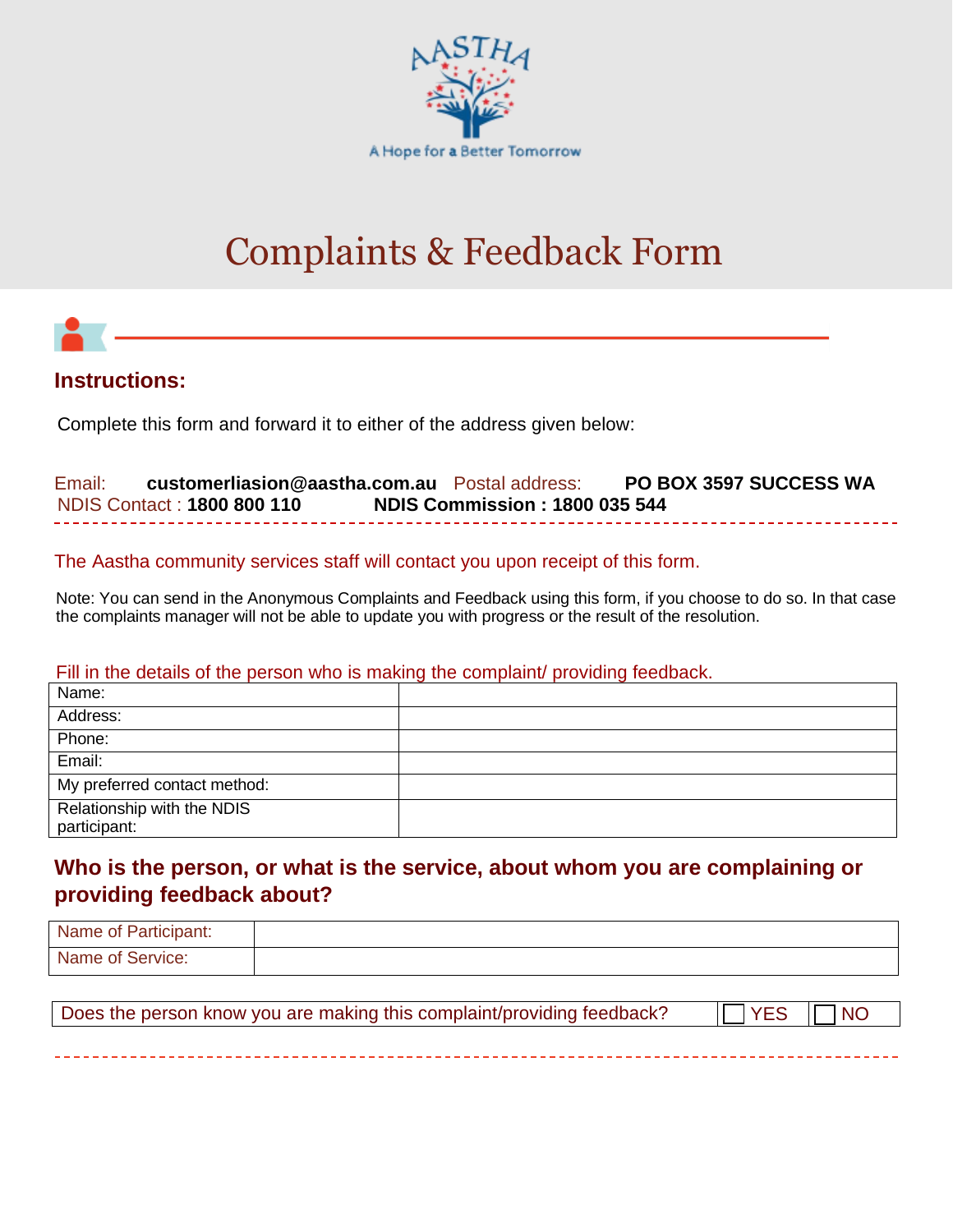**What is your Complaint/Feedback about? Would you please provide some details to help us understand your concerns? You should include what happened, where it happened, the time it happened and who was involved.**

#### **Supporting Information**

Would you please attach copies of any documentation that may help us to investigate your complaint/feedback (for example letters, references, emails)?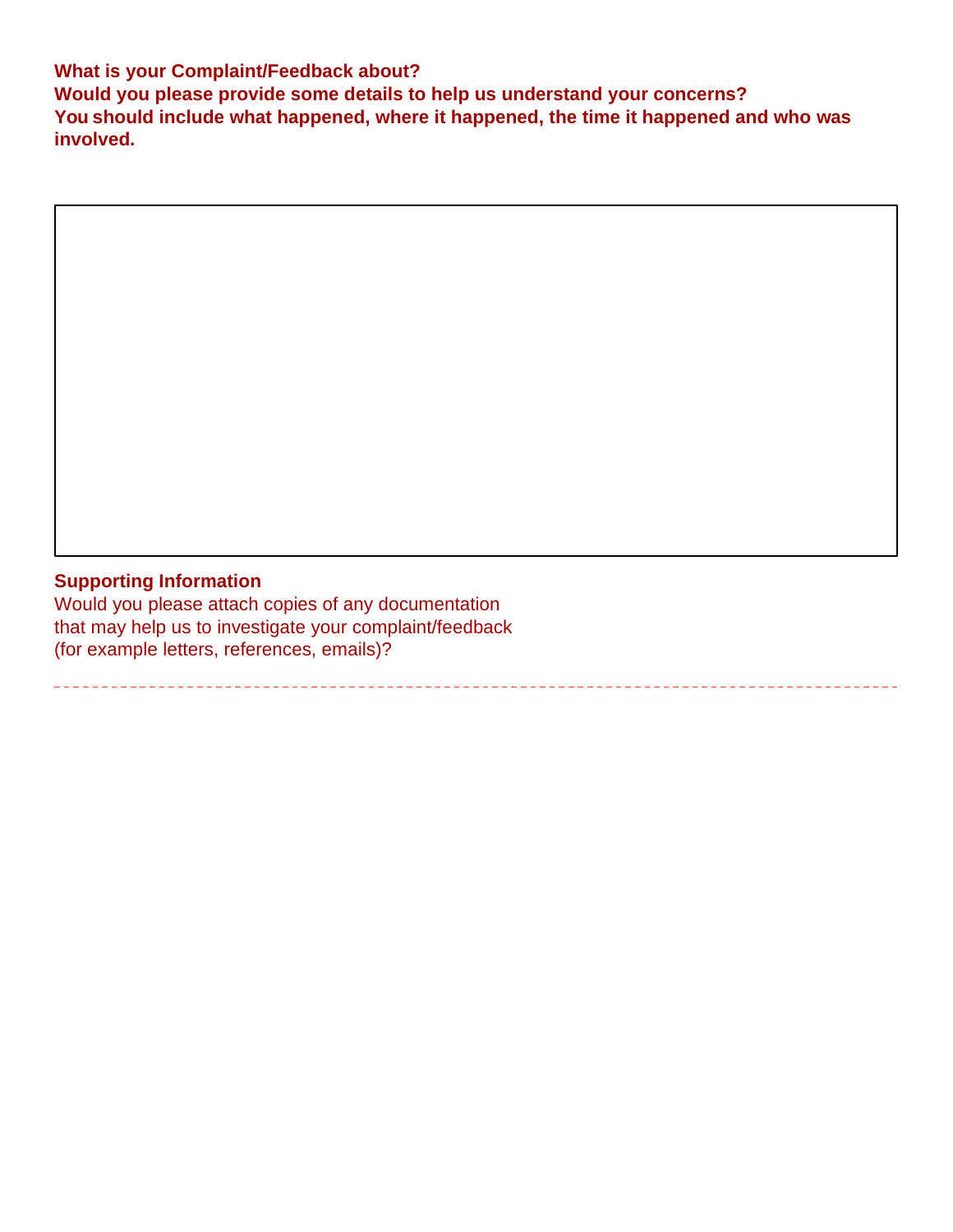What outcomes are you seeking because of the complaint/feedback?